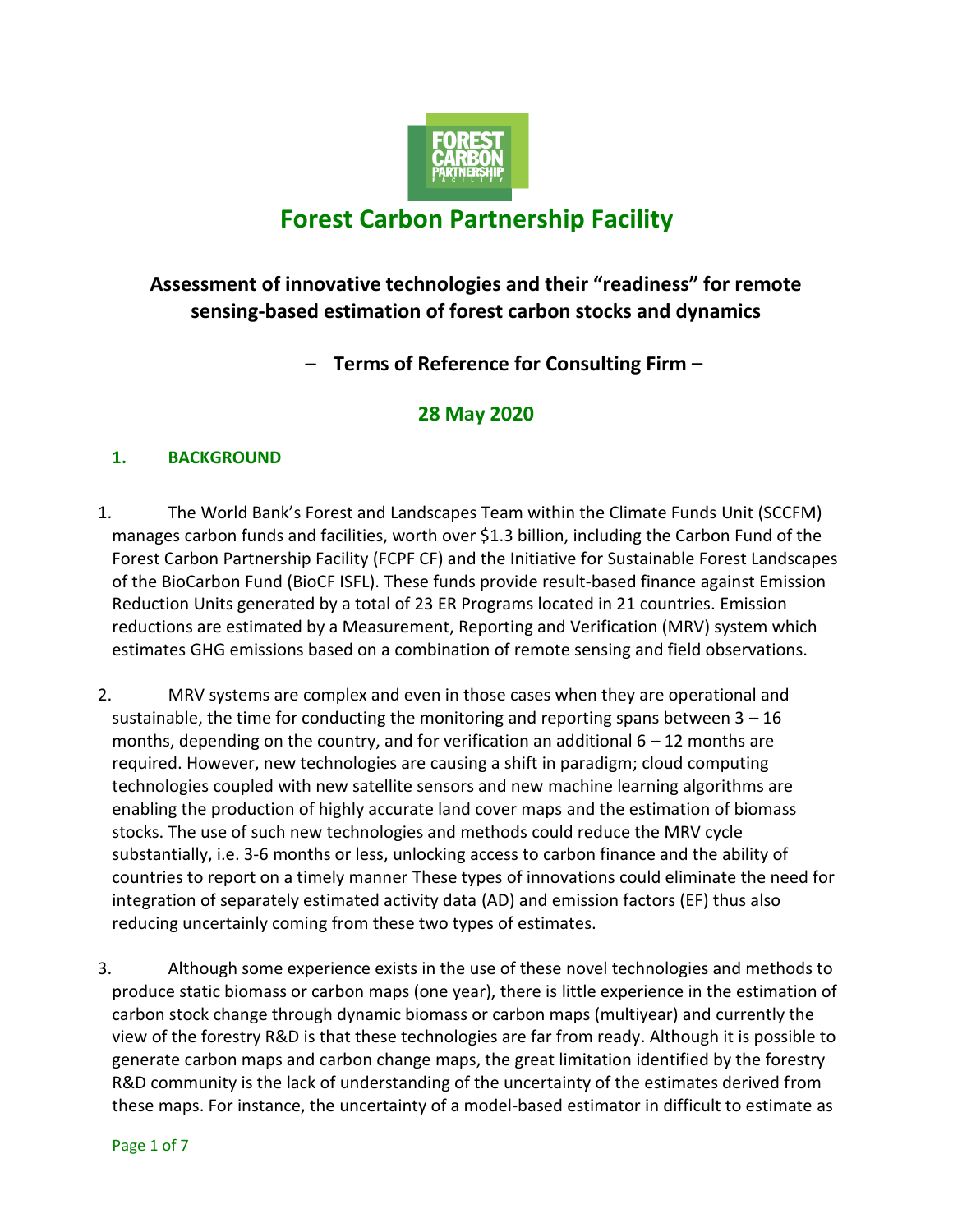it requires a covariance matrix of predictions of all pixels across the region of interest<sup>1</sup>; the covariance matrix is not possible to be generated for certain estimators (such as nonparametric) and processing a covariance matrix would require a tremendous computing power. Moreover, even if the uncertainty of a biomass map is obtained, it is not clear how the uncertainty of two biomass maps would be propagated and the uncertainty of biomass change would be estimated. Lastly, there is an additional level of complexity due to the need to estimate biomass change historical trends in order to establish baselines which relies on different sources of data of different quality. The forestry R&D community is working on solutions for this but solutions are in very early stages of development, which could be due in part to the lack of familiarity of this community to work with model-based estimators and geostatistics. Hence, such technology solutions could exist in other sectors and could be utilized to estimate changes in carbon stocks and dynamics with remote sensed data.

- 4. Thus the World Bank has identified the need for gaining a clear understanding of the state of the art on remote sensing-based technologies to estimate carbon stock changes, emission reductions and related uncertainties, and other novel technologies that could be leveraged, as well as to identify the barriers to implement these novel technologies to estimate carbon stock changes and related uncertainties and identify the strategies to enable eliminating these barriers.
- 5. The World Bank would like to have a comprehensive understanding of the "readiness" of novel technologies that could disrupt the way forest monitoring is currently conducted as the need to reduce the current amount of time needed for MRV is prominent, and if there is a clear path for rolling-out this disrupting technology, the World Bank will use its convening power to support the implementation of this path.

# **2. SCOPE OF WORK**

6. The consulting firm will prepare an analytical assessment report of innovative technologies<sup>2</sup> for remote sensing-based estimation of forest carbon stocks and dynamics. The report will need to define what "readiness" means, will evaluate whether these technologies meet the "readiness" criteria, and if not, identify a comprehensive list of barriers which prevent their readiness and points to strategies to overcome those barriers. In the case, when the identified technologies meet the "readiness" criteria, the consultancy firm will define a roadmap for implementing the novel approaches outlining technical and policy recommendations. The consultancy firm will also advise and assist the World Bank in all aspects of organizing a workshop of experts in a virtual format.

<sup>&</sup>lt;sup>1</sup> Mc Roberts et al. (2018). <https://www.fs.usda.gov/treesearch/pubs/58891>

 $2$  "Technologies" must be understood in the broad sense, not only including sensors and equipment, but processing technology, estimators, data analytics, etc.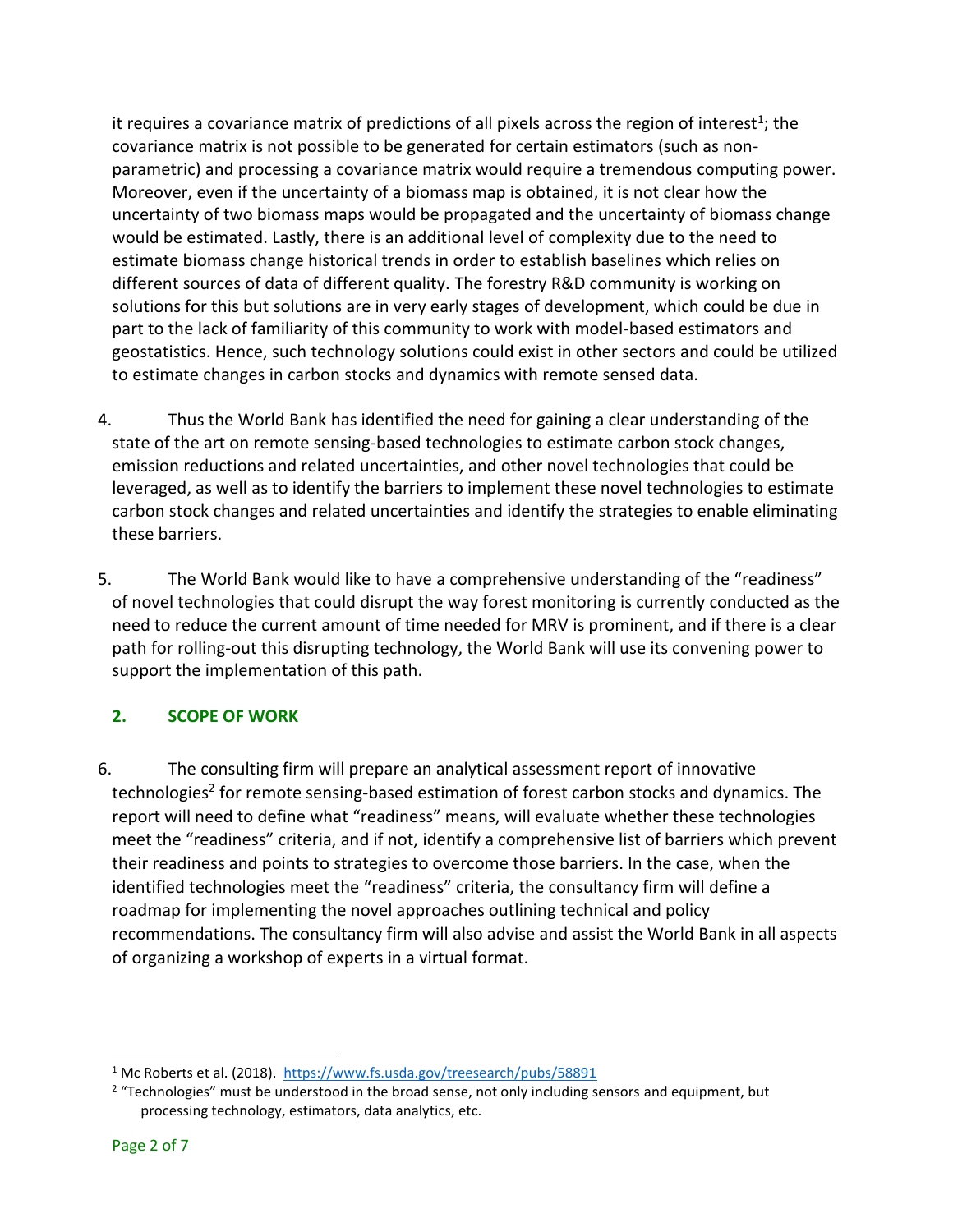### **3. TASKS AND METHODOLOGY**

#### 7. The consulting firm work will comprise of the following tasks:

**1. Assess the "readiness" of innovative technologies and data management systems for estimating forest carbon stocks and dynamics via a state-of-the-art review of the relevant scientific and technological advances to date. The goal of the task is to assess the "readiness" and will need to focus on:** 

1.1. Identify any existing case studies where remotely sensed approaches have been used to quantify forest carbon stocks and dynamics.

1.2. Identify other innovative remote sensing technologies available that could provide robust estimates of forest carbon stocks and dynamics, beyond those already employed.

1.3. Identify any technologies used and present in other sectors (i.e. currently not used in forestry or earth observation applied to forestry) that could be leveraged to enable estimation of forest carbon stocks and dynamics.

1.4. Highlight any existing gaps, methodological issues, and limits as well as any emerging technologies and data management tools that will contribute to overcome the identified problems, including the identification of any policy and institutional barriers to rolling-out these emerging technologies.

1.5. Provide recommendations for the best ways to apply the selected approaches and a roadmap for implementing remote sensing-based estimation of carbon stocks dynamics and data management at appropriate scales.

The work will consist of a literature review, interviews with experts from different sectors, creation of "readiness" criteria, data analysis, and summary recommendations. These will be summarized in an analytical report.

**2. Propose and organize in collaboration with the WB FCPF team a virtual meeting of experts to discuss the finding of the assessment report and generate conclusions among the experts in the fields of science and technology and policy regarding the needs, on the limitations and readiness of current state of the art techniques for biomass/carbon estimation for estimating carbon stocks and emission reductions.** 

The work will consist of developing a proposal with detailed outline for a virtual international meeting of experts to discuss the findings of the analytical assessment. The proposal needs to include, but not limited to the following: identify the best virtual platform to allow for interactive discussions; propose the best format for the meeting including the number of days and sessions; recommended potential experts for the meeting from various fields of research and justification for the proposed participants; identify specific topics, around which to structure the discussions for the meeting of experts to achieve the goal of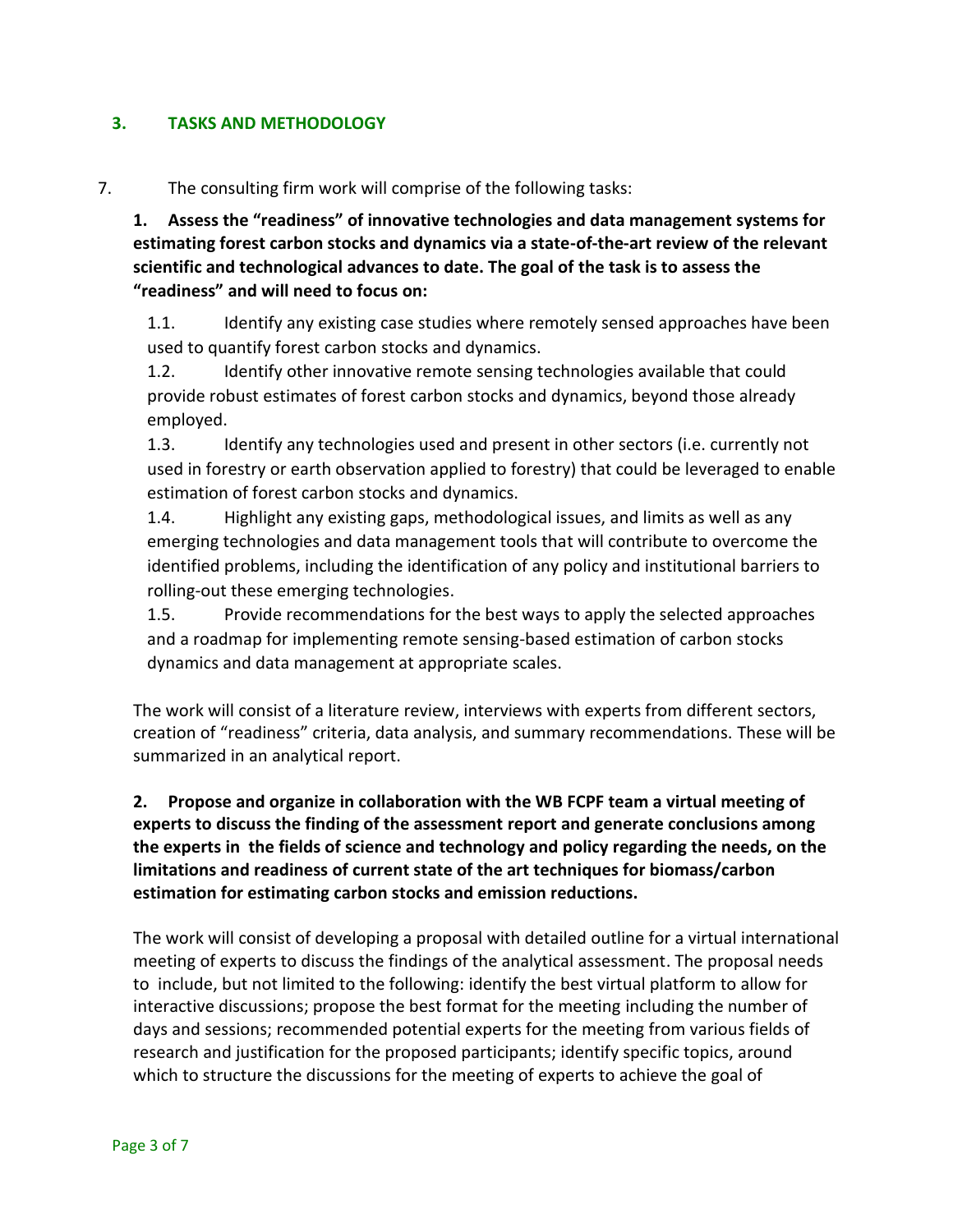determining the adequacy of the latest available remote sensing-based approaches for robust and rapid applications for forest carbon stocks and dynamics.

# **3. Write a summary report from the virtual meeting of experts to include the presentations and positions of all participants in full details and a summary of the most important points and include recommendations shared by the participants.**

The work will consist of taking detailed notes during the virtual meeting and writing up the summary report.

# **4. Put together a position paper to serve as catalyst for finding best ways to apply the selected approaches and a roadmap for implementing remote sensing-based estimation of carbon stocks dynamics and data management at appropriate scales.**

The work will consist of writing a position paper as a synergy between the analytical assessment report and the summary report of the knowledge gained and recommendations shared from the one-day virtual meeting of experts. The position paper is to be a guidance document with the summary of findings and proposed roadmap for 1) disruptive technologies frontier for more efficient ways to apply forest monitoring via remote sensing technologies and 2) for policy makers on the necessary institutional frameworks, mandates, and incentives to ensure the operationalization of the recommended remote sensing and data management approaches.

The Consulting firm may be requested to prepare and contribute communication materials on the study and its findings. This includes a one-page summary, brochures and short video with the summary of findings.

#### **4. DELIVERABLES AND TIMELINE**

8. The deliverables and the expected timeline are provided in the table below.

|    | <b>DELIVERABLES</b>                                                                                                                                       | <b>DATE</b>   |
|----|-----------------------------------------------------------------------------------------------------------------------------------------------------------|---------------|
| 1. | Analytical report assessing the "readiness" of innovative technologies<br>and data management systems for estimating forest carbon stocks and<br>dynamics | October 2020  |
| 2. | Virtual meeting of experts                                                                                                                                | November 2020 |
| 3. | Summary report from the meeting of experts of the knowledge<br>gained and recommendations shared by the experts attending                                 | November 2020 |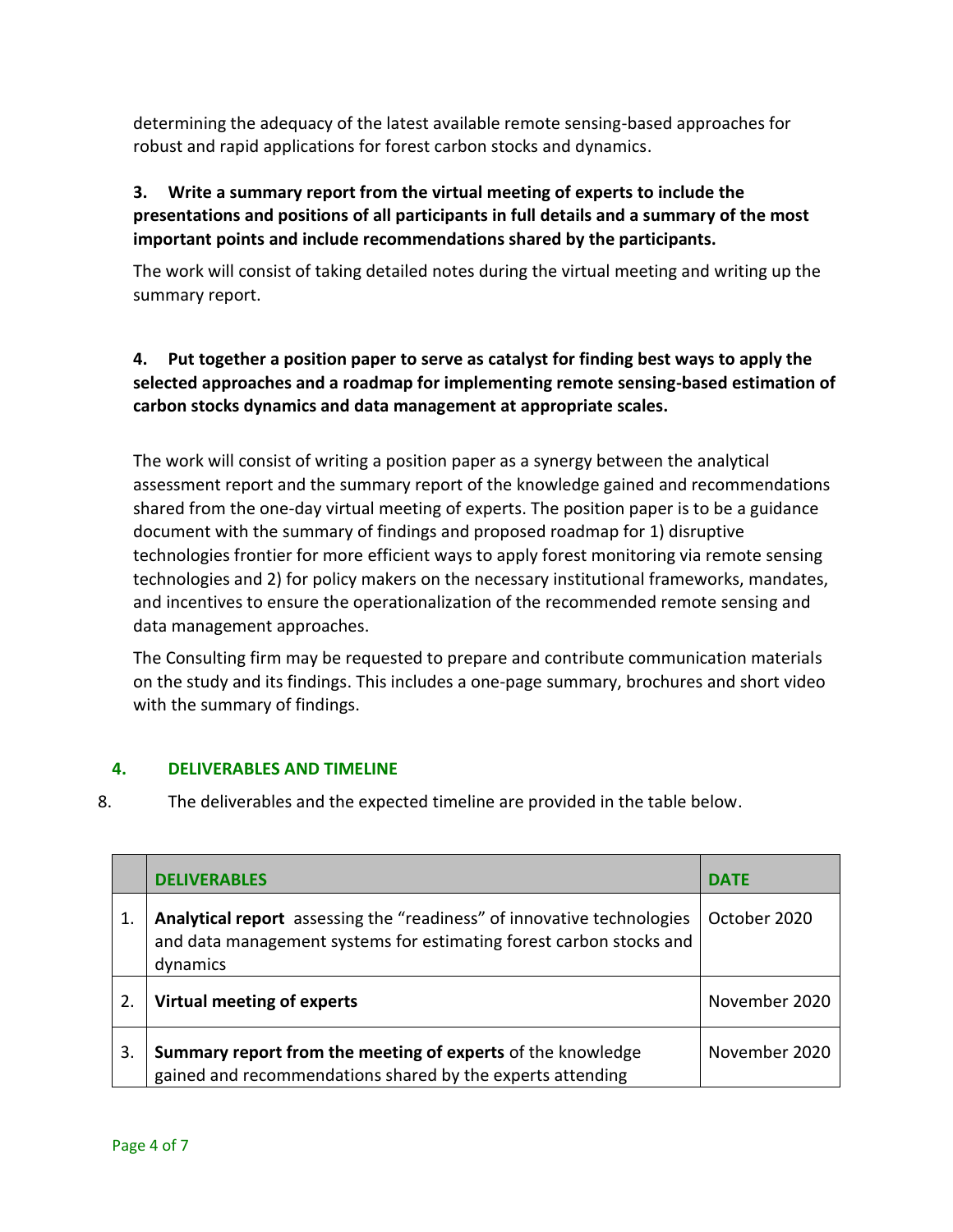|  | <b>Position paper</b> serving as catalyst for identifying the best ways to | December 2020 |
|--|----------------------------------------------------------------------------|---------------|
|  | apply the selected approaches and a roadmap for implementing               |               |
|  | remote sensing-based estimation of carbon stocks dynamics and data         |               |
|  | management at appropriate scales                                           |               |

- 9. The Consulting firm needs to also submit one inception/kick-off report to present proposed structure and approach as well as progress summary reports halfway from the assignment.
- 10. The final draft deliverables need to be submitted to the World Bank team for comments at least four weeks before final submission dates listed in the timeline table.
- 11. All deliverables need to be in English language and will be submitted to the World Bank electronically.

# **5. ACCEPTANCE CRITERIA FOR THE DELIVERABLES**

12. The acceptance criteria for the deliverables are set to be met against the specified work under each task and the set timeline, as a minimum criteria.

# **6. EVALUATION & SELECTION CRITERIA**

- "Strength of proposed technical methodology for conducting the assignment" (50%). Strength of the methodology is demonstrated by explaining how the firm will engage with experts in other sectors in search of novel technologies and solutions, how such solutions will be utilized to achieve the objective of this project and by laying out a first idea of possible "readiness" indicators/criteria.
- "Proven qualifications and competences of the key team members for conducting the assignment" (30%). More information on competency and qualification requirements may be found below.
- "Understanding of the scope of the assignment and the FCPF and ISFL program" (20%). This will be demonstrated by the firm by showing their understanding of result based payment mechanisms such as the FCPF/ISFL, specially on carbon accounting (RL establishment and ER estimation), and how these novel technologies could disrupt this area.

Note: These evaluation criteria might be revised before to request for proposal stage.

#### 13. QUALIFICATIONS

• The consulting firm should have demonstrated understanding in identifying innovative technologies and proven record in developing indicators for performance of such disruptive technologies.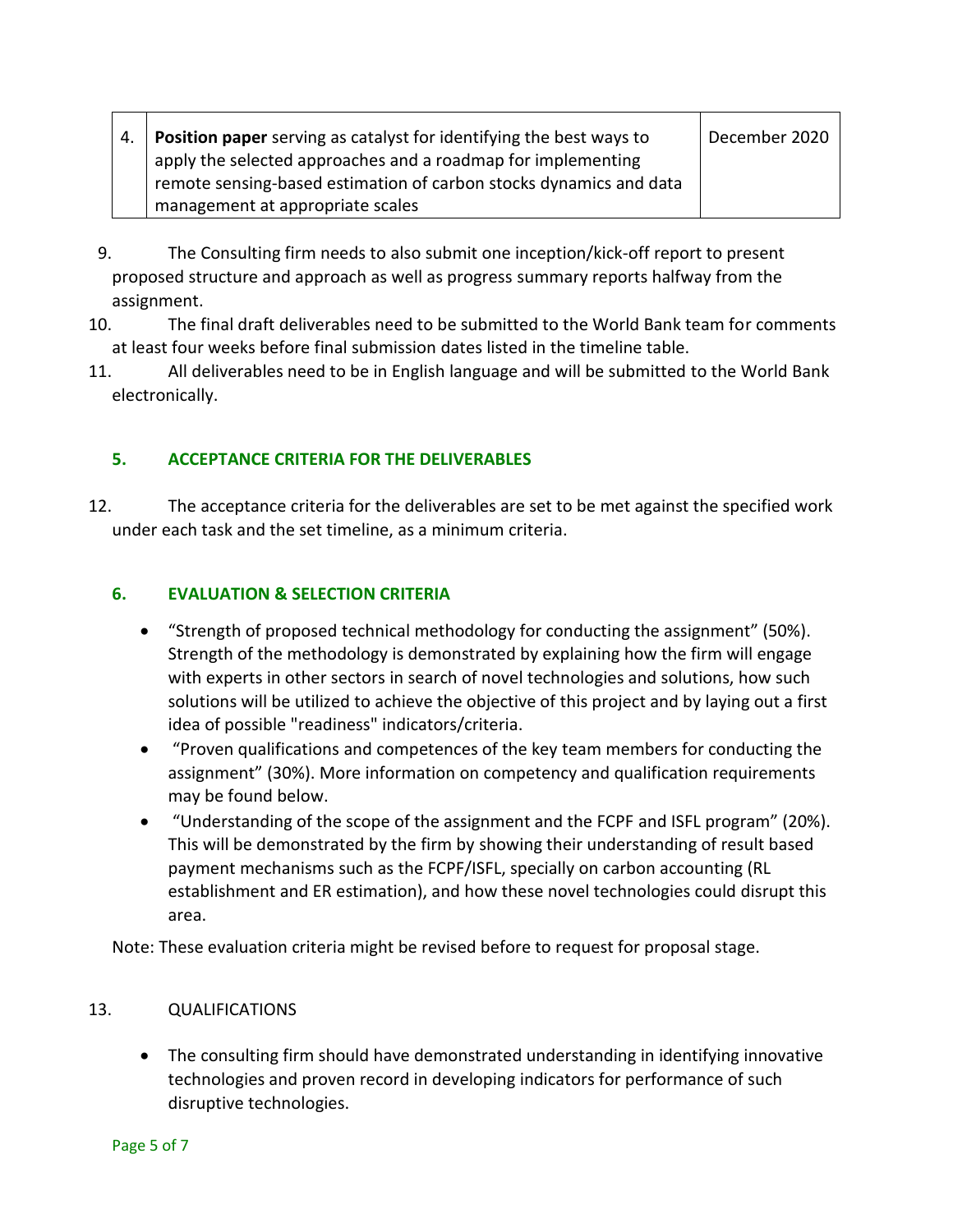• The consulting firm will need to identify experts, who will be working synergistically on this consultancy, with expertise in remote sensing technology, machine learning, artificial intelligence, cloud computing technology, statistical modeling, and data analysis. It is important that the firm understands not only remote sensing applied in the context of REDD+ and the LULUCF sector, including the estimation of carbon stocks and changes, but also understands what technologies are being used elsewhere that could be brought to this sector, i.e. the unknown unknowns. The firm shall present in its technical proposal its understanding of the problem and how the team members are able to support in the identification of disruptive solutions.

#### 14. Key Qualifications for the experts

- Senior team leader to manage the various experts
- Ability to interact with scientists from various sectors and a wide range of stakeholders (including private sector) and to facilitate discovery
- Experience with projects focused on identifying (through scientific and market research) and qualifying (through indicators) innovating technologies to advance science beyond the status quo
- Experience developing indicators and criteria
- Experience working in more than one of the identified sectors
- Strong analytical and quantitative skills, alongside strong synthesis skills
- Experience working on UNFCCC framework related to REDD+ and LULUCF sector, resultbased finance in the context of REDD+ and similar (i.e. MRV, RL), forest carbon estimation (i.e. model-based inference), cloud computing, modelling, and data analysis (e.g. big data, machine learning, deep learning, geostatistics, statistics).
- Excellent written and oral communication skills
- Strong interpersonal and communication skills

#### **7. WORLD BANK PRIMARY CONTACTS**

- **Project lead:** Andres Espejo, [aespejo@worldbank.org](mailto:aespejo@worldbank.org)
- **Coordinator:** Ellie Peneva-Reed[, epenevareed@worldbank.org](mailto:epenevareed@worldbank.org)

#### **8. INTELLECTUAL PROPERTY**

17. The World Bank shall, solely and exclusively, own all rights in and to any work created in connection with this project.

#### **9. OTHER REQUIREMENTS**

▪ **Communications**: All communications to the general public regarding this work, must be authorized by the World Bank.